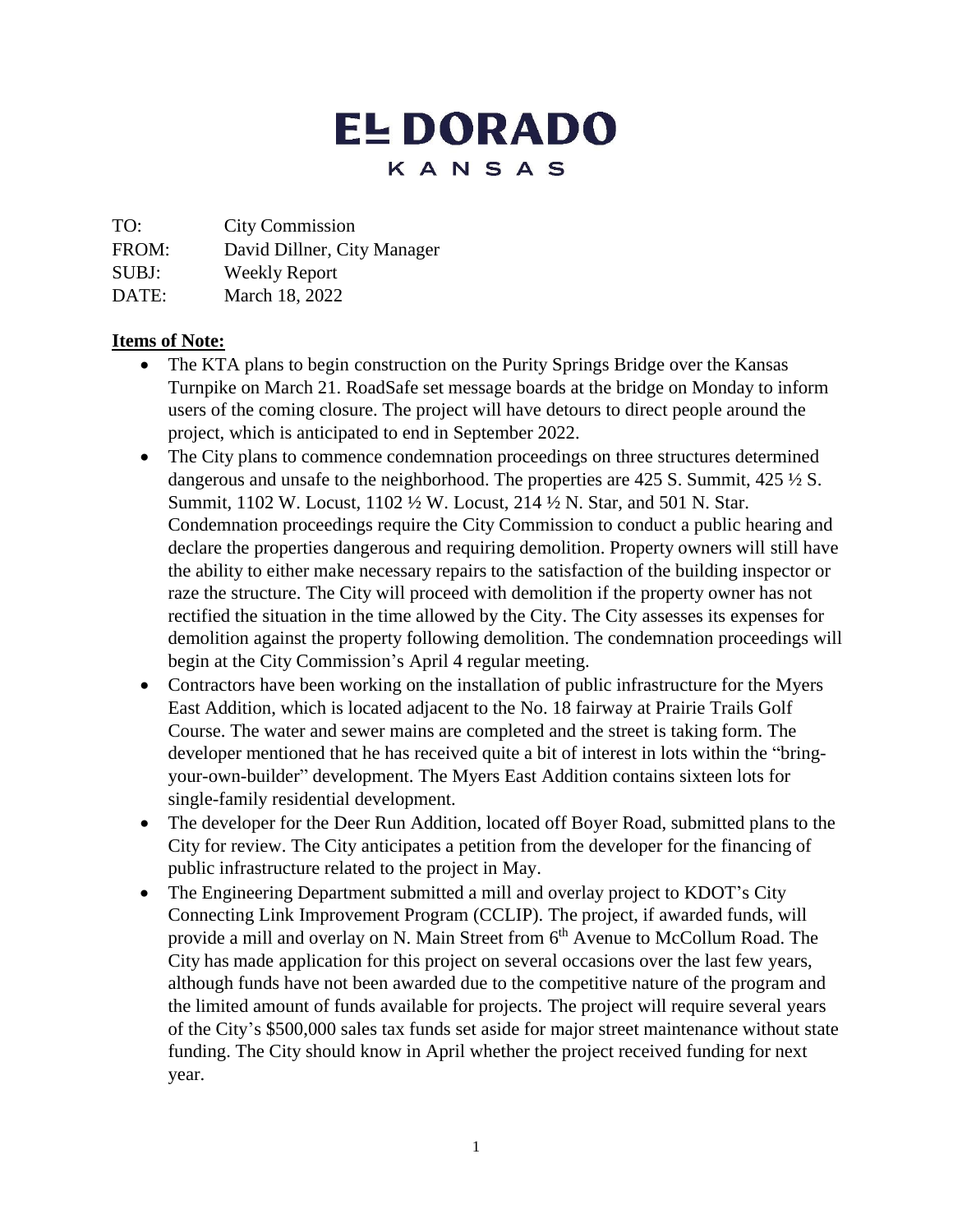- Staff started reviewing a draft request for proposals (RFP) to solicit interest from developers for the construction of a speculative industrial building in the Oil Hill Industrial Park. The City owns approximately nine acres on Oil Hill Road between the Turnpike and NW Rocky Road, which could host a 50,000-square-foot building. The City has several options for financing public infrastructure related to the project and needs a private developer to make the project move forward. This process allows the City to move forward without having to wait for developer or project to come along. It also gives the El Dorado Inc. a building to market and submit when RFPs from the Kansas Department of Commerce seek a property with an existing building.
- As you know, the City's economic development strategy over the last few years has focused on our ability to provide significant volumes of water to industrial companies. Headlines occasionally provide hints that we offer something that few other communities can provide. For example:
	- o A massive reservoir known as a boating mecca dipped below a critical threshold on Tuesday raising new concerns about a source of power that millions of people in the U.S. West rely on for electricity. Lake Powell's fall to below 3,525 feet (1,075 meters) puts it at its lowest level since the lake filled after the federal government dammed the Colorado River at Glen Canyon more than a half century ago — a record marking yet another sobering realization of the impacts of climate change and megadrought. It comes as hotter temperatures and less precipitation leave a smaller amount flowing through the over-tapped Colorado River. *Source: Kansas City Star*
	- o Monrovia will require its residents to cut their water usage or face fines, as California continues to dry out amid this historic drought. Beginning this March, the city of Monrovia voted to require every resident to reduce their water usage by 10% or face fines averaging at \$10 a month or more for extreme water wasters. The city will compare a household's usage in Feb. 2022 to Feb. 2020. *Source: Los Angeles KCAL*
- Staff will review a draft ordinance regarding tall weeds and grass next week. The draft ordinance is in response to a code violation issued by the City where the property owner contends that the City should amend its ordinance to accommodate native grasses. I anticipate brining this ordinance to the City Commission for review in April.
- Over the years, the Municipal Code has fallen into a state of disrepair. The online version contains several sections that do not match existing ordinances and many sections do not reflect actual practice. In some cases, state law has changed and made sections obsolete or invalid. The City plans to solicit proposals from contractors who specialize in municipal codes to update the Municipal Code.
- In February, the Fire Department responded to 113 calls, of which 70 (62%) were medical/rescue calls and 10 (9%) were fire calls. Year-to-date, the department responded to 281 calls for service with 154 (55%) medical/rescue calls and 32 (11%) fire calls. Total fire calls for February amounted to \$3,600 in fire losses leading to year-to-date total losses of \$167,620.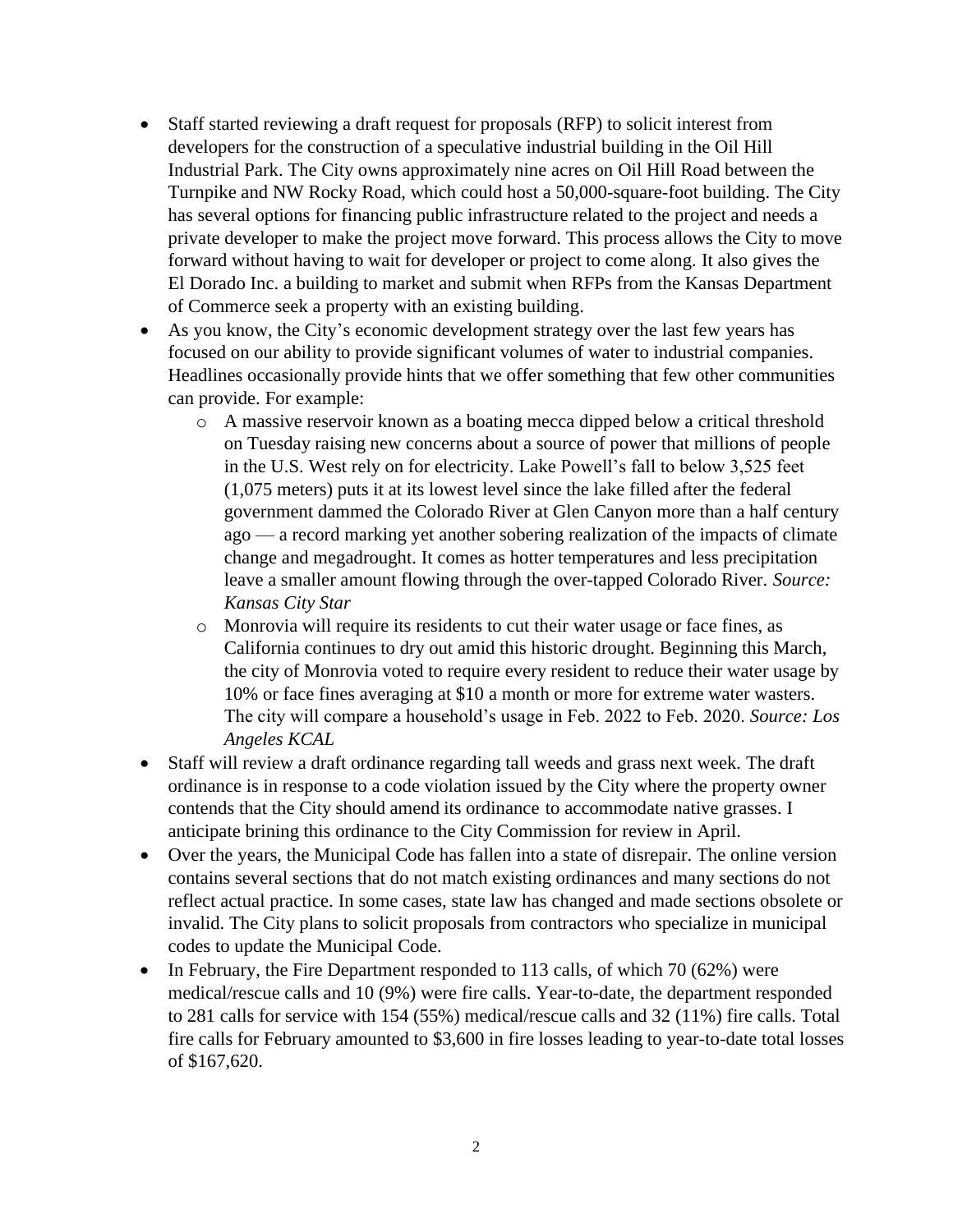- The City will sell rolls of twenty-five high-density trash bags for \$5.25. The bags have a larger volume than the old bags, and the City can get additional supplies within two days instead of requiring months for production and delivery.
- The public meeting for the Downtown Electric Project will be held on Tuesday, March 29 at 5:30 pm at the Civic Center.
- Butler County plans to put a liquor by the drink question on the ballot in November. Approval by voters would allow the sale of alcoholic liquor by the drink in the county without requirement that any portion of a business gross receipts originate from food sales.

## **Things to Think About:**

 Streaming service providers are asking the (Kansas) Legislature to help them fight back against a lawsuit that could potentially force them to pay franchise fees passed on to consumers. A legal representative of Dish Network and DirecTV on Monday asked legislators to pass a bill ensuring local governments would not levy franchise fees against their service, something that does not happen now but could because of an ongoing lawsuit. The City of Fort Scott, Kansas has filed a class-action lawsuit against Netflix and Hulu in an effort to force them to pay a franchise fee, which could be a first in the United States if it is successful, Damon Stewart told a legislative committee on Monday. *Source: Sunflower State Journal*

#### **Personnel Update:**

- *Vacant and currently advertised positions:* Public Works Maintenance Worker (5) and Pool Manager.
- Detective Scott Roberts received promotion to the position of Lieutenant Detective. The promotion follows Jeff Murphy's promotion to Deputy Chief. This should end the promotional "domino effect" in the Police Department arising from Chief Zieman's retirement for a little while.
- Ken Teemat plans to return to the Police Department on April 18. Ken left the department a few years ago due to family reasons. He is excited to return to the force and we are glad to have him back.
- The Police Department now has one vacancy remaining after several years with over five vacancies. Deputy Chief Holton plans to reclassify a patrol officer to a detective position in the coming weeks. This will help relieve patrol from having to take cases due to a backlogged investigations unit.

### **Commission Calendar:**

- *Upcoming City Commission Items (subject to change):*
	- o **March 21 Regular Meeting**  Fire Department Gas Monitors Lease; West Industrial Park Rezoning (A-R to I-1); CIC Parcel Rezoning (A-R to I-1); 4Q Financial Report
	- o **March 30 Work Session**  Municipal Court Overview; Augusta Wholesale Water Contract